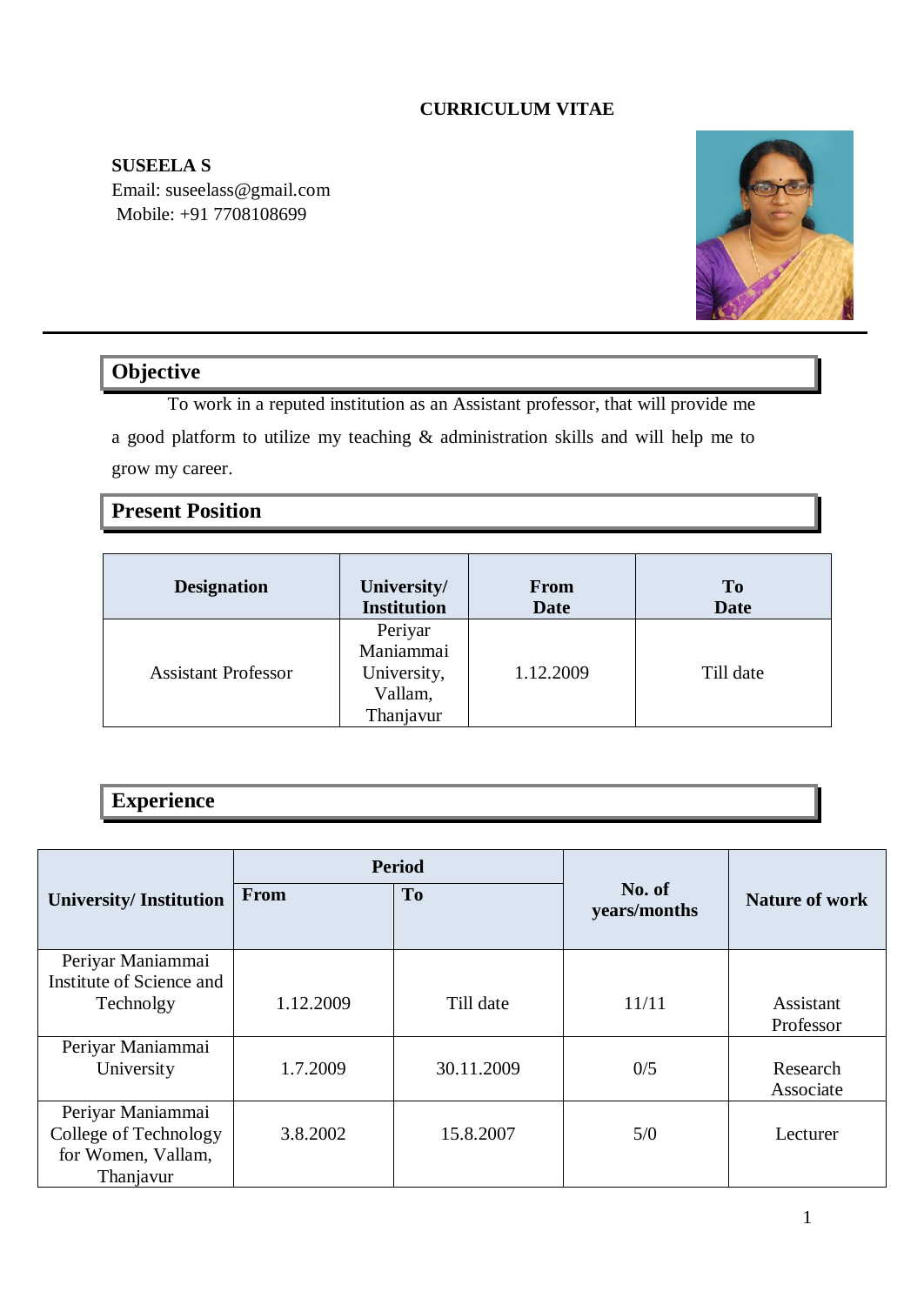# **Education**

| Name of     | University/          | Year of        | Percentage | <b>Division</b>    |                 | Specializatio |
|-------------|----------------------|----------------|------------|--------------------|-----------------|---------------|
| the         | Institution/         | <b>Passing</b> | of Marks   |                    | <b>Subjects</b> | $n$ (if any)  |
| Exam        | <b>Board</b>         |                |            |                    |                 |               |
| <b>SSLC</b> | Tamil Nadu           | 1993           | 74.6       |                    |                 |               |
|             | <b>State Board</b>   |                |            |                    |                 |               |
|             | State Board of       |                |            |                    |                 |               |
|             | Technical            |                |            | <b>First Class</b> |                 | Electronics & |
| D.E.C.E     | <b>Education</b> and | 1998           | 86         | With               | <b>ECE</b>      | Comm.         |
|             | Training, Tamil      |                |            | <b>Honours</b>     |                 | Engineering   |
|             | Nadu                 |                |            |                    |                 |               |
| B.E         | Bharathidasan        | 2002           | 74.7       | <b>First Class</b> | <b>CSE</b>      | Computer      |
|             | University           |                |            |                    |                 | Science       |
|             | Anna                 |                |            | <b>First Class</b> |                 | Software      |
| M.E         |                      | 2009           | 80.66      | With               | <b>CSE</b>      |               |
|             | University           |                |            | <b>Distinction</b> |                 | Engineering   |
| Ph. D       | National             |                |            |                    |                 |               |
|             | Institute of         |                |            |                    |                 |               |
|             | Technology,          | Pursuing       |            |                    |                 |               |
|             | Tiruchirappalli      |                |            |                    |                 |               |

# **Research Area**

- 1. Multimedia Wireless Sensor Networks
- 2. Compiler Design
- 3. IoT
- 4. Theory of Computation

# **Subject Handled**

- Operation System
- Data Structures.
- Theory Of Computation
- $\bullet$  Visual C++
- Programming in C
- Compiler Design
- Design And Analysis of Algorithm
- Database Management System
- Computer Graphics
- Fundamental of Computing
- Computer Programming
- Data Communication
- Principles of compiler design
- Problem solving Technique.
- Graphics and Multimedia
- Distributed System
- Computer Network
- Web Design
- Object Oriented Programming
- Cyber Security
- Internet of Things
- Mobile Communication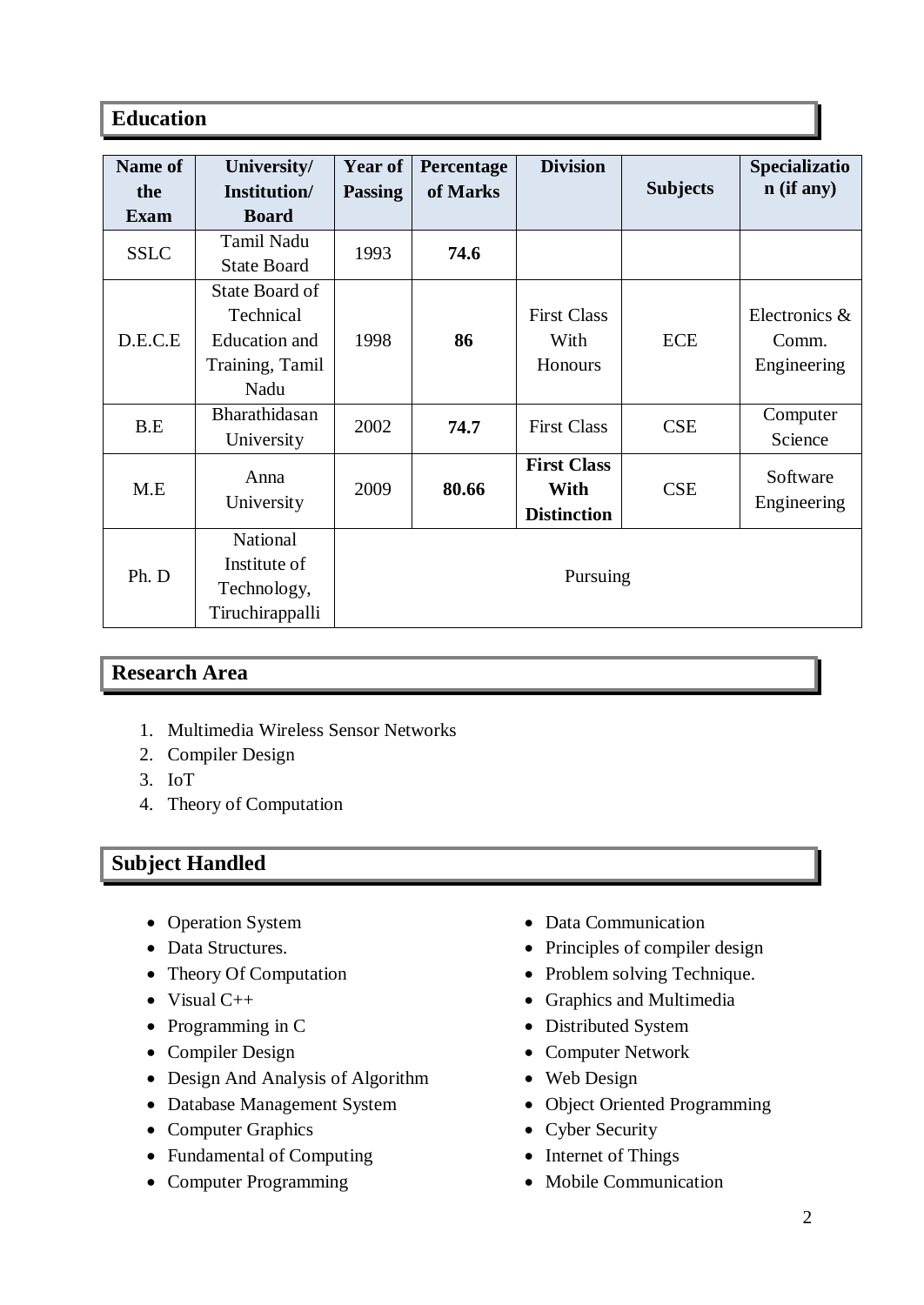# **Experience in Other Activities Like:**

# **University Administration :**

- Department Representative
- ISO Coordinator
- Board of Studies In charge
- Time Table In charge
- Class In charge for 3 Batches
- Counselor,
- Team Member of E-Governance Projects.
- Exam Representative,
- Training and Placement In charge
- Registration committee for International Conference
- Certificate Verification Committee
- Question Paper Scrutinizer
- Trainer for Panjayat President,
- Trainer for Non-Teaching staff
- Question paper setting to Anna University and Periyar Maniammai University.
- Department Library In charge.
- Student Executive Programme Coordinator.
- Feedback Coordinator.
- Admission Coordinator
- Coordinator for Staff Training Programme.
- Judge for Project Exhibition

**Academic Distinctions** (Award/Scholarship/Rank, etc.)

|                                         | 1. University Rank Holder - Achieved Silver Medal for M.E Degree               |                |
|-----------------------------------------|--------------------------------------------------------------------------------|----------------|
| 2. Best Computer User Award (2003-2004) |                                                                                |                |
|                                         | 3.100% result produced the subjects of Principle of Compiler Design during the |                |
| year 2003-2007.                         |                                                                                |                |
|                                         | <b>Additional Information</b>                                                  |                |
| 1.                                      | No. of Paper Presented at National Conference                                  | 11             |
| 2.                                      | No. of Paper Presented at International Conference                             | 16             |
| 3.                                      | No. of Journal Publication                                                     | 15             |
| 4.                                      | No. of Article                                                                 | $\overline{4}$ |
| 5.                                      | No. of UG projects Guided                                                      | 25             |
| 6.                                      | No. of PG projects Guided                                                      | 6              |
| 7.                                      | No. of Workshop attended                                                       | 15             |
| 8.                                      | No. of Faculty Development Programme attended                                  | 9              |
| 9.                                      | No. of Short Term Training Programme attended                                  | 4              |
| 10.                                     | No. of Seminar attended                                                        | 5              |
| 11.                                     | No. of Guest Lecture delivered to other college                                | 5              |
| 12.                                     | No. of Certificate Course completed                                            | 9              |
| 13.                                     | Seminar Organized                                                              | $\overline{2}$ |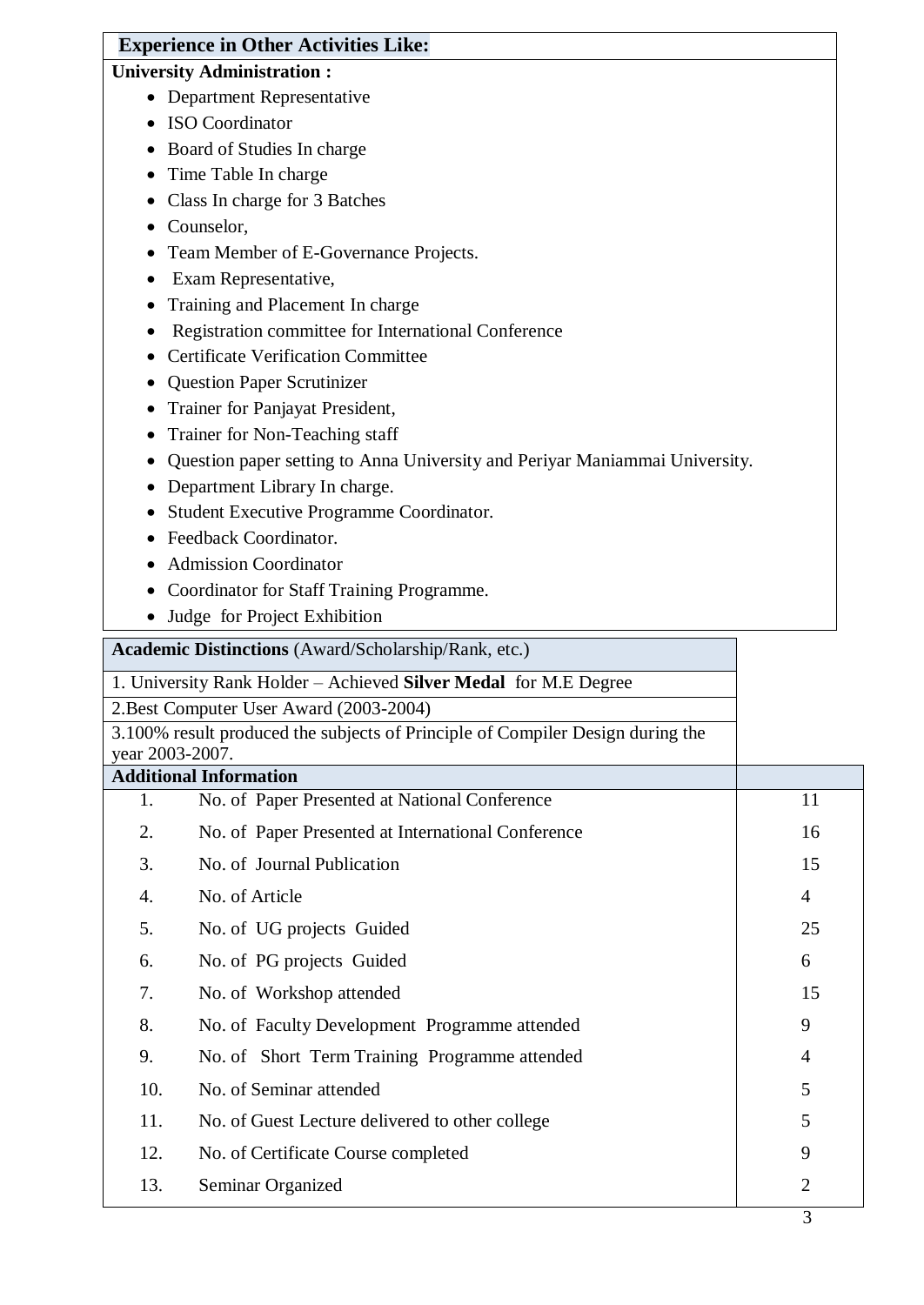# **Paper Presented at National Conference**

- 1. **Aiswariya S, Jonsi Rani V, S.Suseela,** Presented a paper entitled **" Challenges,**  Technologies and Components of Wireless Sensor Networks " in the 5<sup>th</sup> National Conference on Innovation in Computing and Communication Technology held during March10,2018 at Kongunadu College of Engineering and Technology organized by Computer Society of India(CSI),Internal Quality Assurance Cell.
- 2. Presented a paper entitled **" Social Sentiment Analysis and Data Visualization On Big Data** " in the national Conference on Advanced in computing technology, on 10th march 2015 at Kings College of engineering, Thanjavur.
- 3. Presented a paper entitled **" Ranking Hospitals Using Spatial Data By Quality Preferences** " in the national Conference on Recent trends in communication, on 21<sup>st</sup> Feb 2013 at Sri Ramanathan Engineering College at Avinasi - Tirupur.
- 4. Presented a paper entitled **" Ranking Spatial Data By Optimized Branch and Bound Algorithm "** at the National Conference organized by PSN College of Engineering & Technology, Tirunelveli held on  $21<sup>st</sup>$  March 2012.
- 5. Paper Presented on the National conference on **" Road Accidents Prevention and Detection Using Wireless Sensor Networks"** at PSN College of Engineering & Technology, Tirunelveli held on  $8<sup>th</sup>$  April 2011.
- 6. Presented a paper entitled *"***Document Clustering Based On Term Frequency and Inverse Document Frequency***"* at the National conference organized by Periyar Maniammai University - Vallam on  $3<sup>rd</sup>$  and 4<sup>th</sup> March 2010.
- 7. Presented a paper entitled *"***Cosine Similarity For Document Clustering Based On Term Frequency And Inverse Document Frequency***"* at the National conference organized by NIT- Trichy on  $25<sup>th</sup>$  &20thFeb 2010.
- 8. Presented a paper entitled **"Clustering the Phrase Based Document Similarity"** at the National conference organized by E.G.S Pillai Engineering College - Nagapattinam on 28<sup>th</sup> Feb 2009.
- 9. Presented a paper entitled **"Intrusion Detection and Load Balancing In a Distributed System."** at the National Conference organized by E.G.S Pillai Engineering College-Nagapattinam on Feb 2007.
- 10. Presented a paper entitled **" Automata Theory Approach Used For Frequent Pattern in Web Log Data."** at the National Conference organized by Periyar Maniammai College of technology for women Vallam on Feb 2007.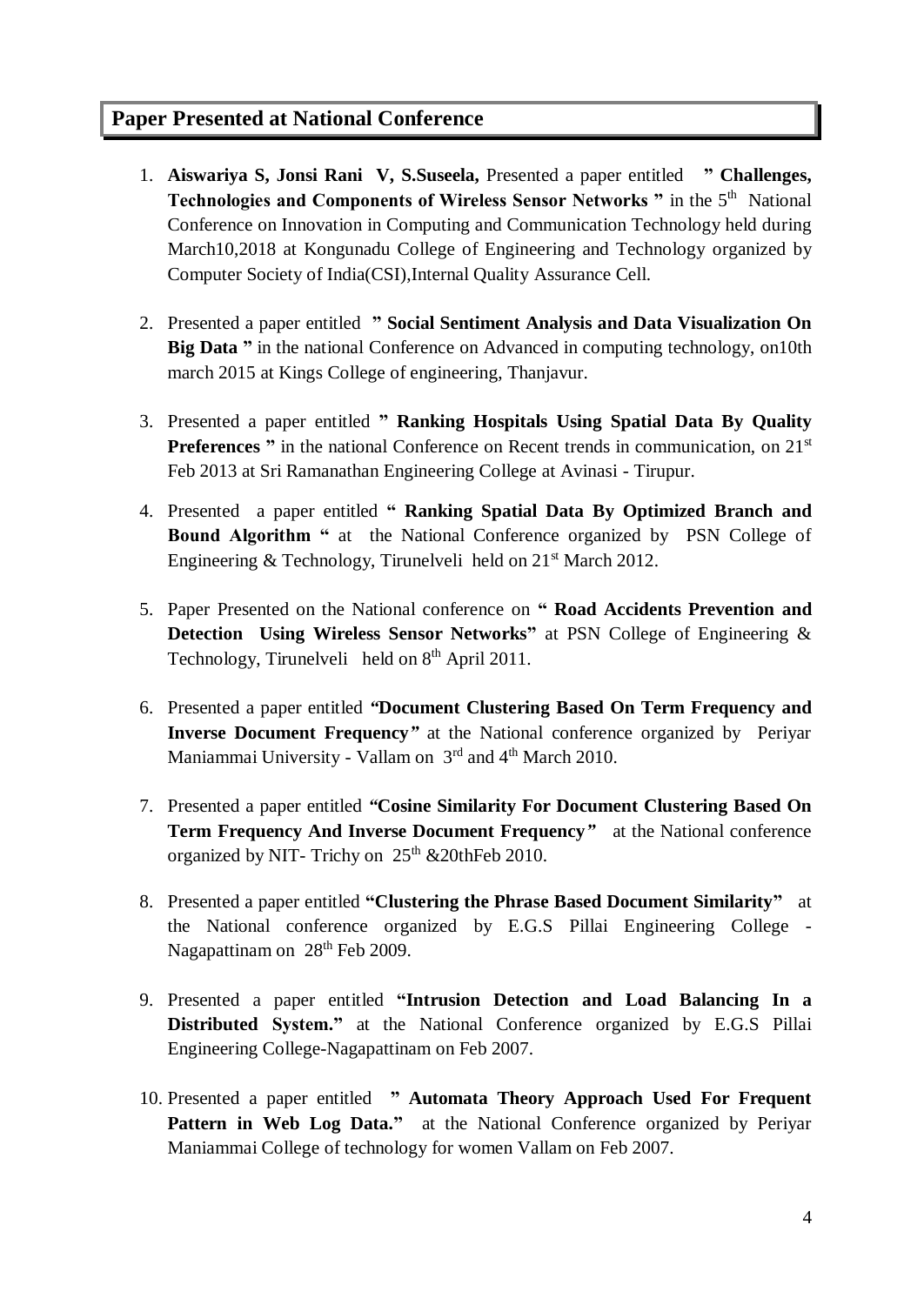11. Presented a paper entitled **" Biometrics"**at the National Conference organized by Paventhan Bharathidasan College of Engg and Tech., Trichy - 24 on 13<sup>th</sup> October 2006.

# **Paper Presented on International Conference**

- **1. S.Suseela,** attended and presented paper titled **Poisson Based Energy Hole Prediction for Wireless Multimedia Sensor Networks** in the International Conference On Computational Intelligence and Internet of Things (ICCIIoT) during 14<sup>th</sup> - 15<sup>th</sup> December, 2018 at NIT Agartala-Tripura-India-ELSEVIER-SSRN.
- **2. S. Suseela**, S. Jeevanantham, A. Kavitha , M. Saravanan, A. E. Narayanan.,, Presented a paper entitled **" Challenging Issues for Handling Multimedia Data in Wireless Multimedia Sensor Networks"** in the International Conference on Innovative Technologies in Electronics, Information and Communication (INTELINC'18) organized by the Dept.of ECE, FEAT, Annamalai University, Annamalainagar,Tamilnadu,India held during 12-13 October,2018.
- 3. S.Aiswariya ,Jonsi Rani V,Sakthi S,Soundariya , **Suseela S., " Enhancing Energy Based Localization And Tracking Using AWKNN Algorithm in Wireless Sensor**  Network " in the International Conference on Innovative Technologies in Electronics, Information and Communication (INTELINC'18) organized by the Dept.of ECE, FEAT, Annamalai University, Annamalainagar, Tamilnadu, India held during 12-13 October,2018
- 4. D.A. Agnes Archana Y.Bhuvaneshwari, **S. Suseela ., Crypto Currency System for Protecting Social Media by Cryptography** " in the International Conference on Innovative Technologies in Electronics, Information and Communication(INTELINC'18) organized by the Dept.of ECE, FEAT, Annamalai University, Annamalainagar, Tamilnadu, India held during 12 - 13 October,2018
- 5. Porkodi.A, Priyadharshini S, Sivaranjani.A, Vijayalakshmi A, **S.Suseela.,** Presented a paper entitled **" Smart Health Prediction Using Hadoop"** in the two days International Conference organized at K.Ramakrishnan College of Technology, Trichy on  $23^{\text{rd}}$  and  $24^{\text{th}}$  March 2018.
- 6. P.S.Meenalakshmi, K.Abinaya, **S.Suseela**, Presented a paper entitled **" Social Impact of Cyber Physical System "** in the International Conference on Information Systems and Software Engineering organized Dept. of.CSE in association with Computer Society of India, Meenakshi Sundarajan Engineering College on March 16<sup>th</sup> and 17<sup>th</sup> 2018.
- 7. T. Devendran ,D.A.Agnes Archana., **S.Suseela,** Presented a paper entitled **" Challenges And Issues of Healthcare In Internet of Things (Iot)"** in the International Conference on Information Systems and Software Engineering organized Dept.of.CSE in association with Computer Society of India,Meenakshi Sundarajan Engineering College on March 16<sup>th</sup> and 17<sup>th</sup> 2018.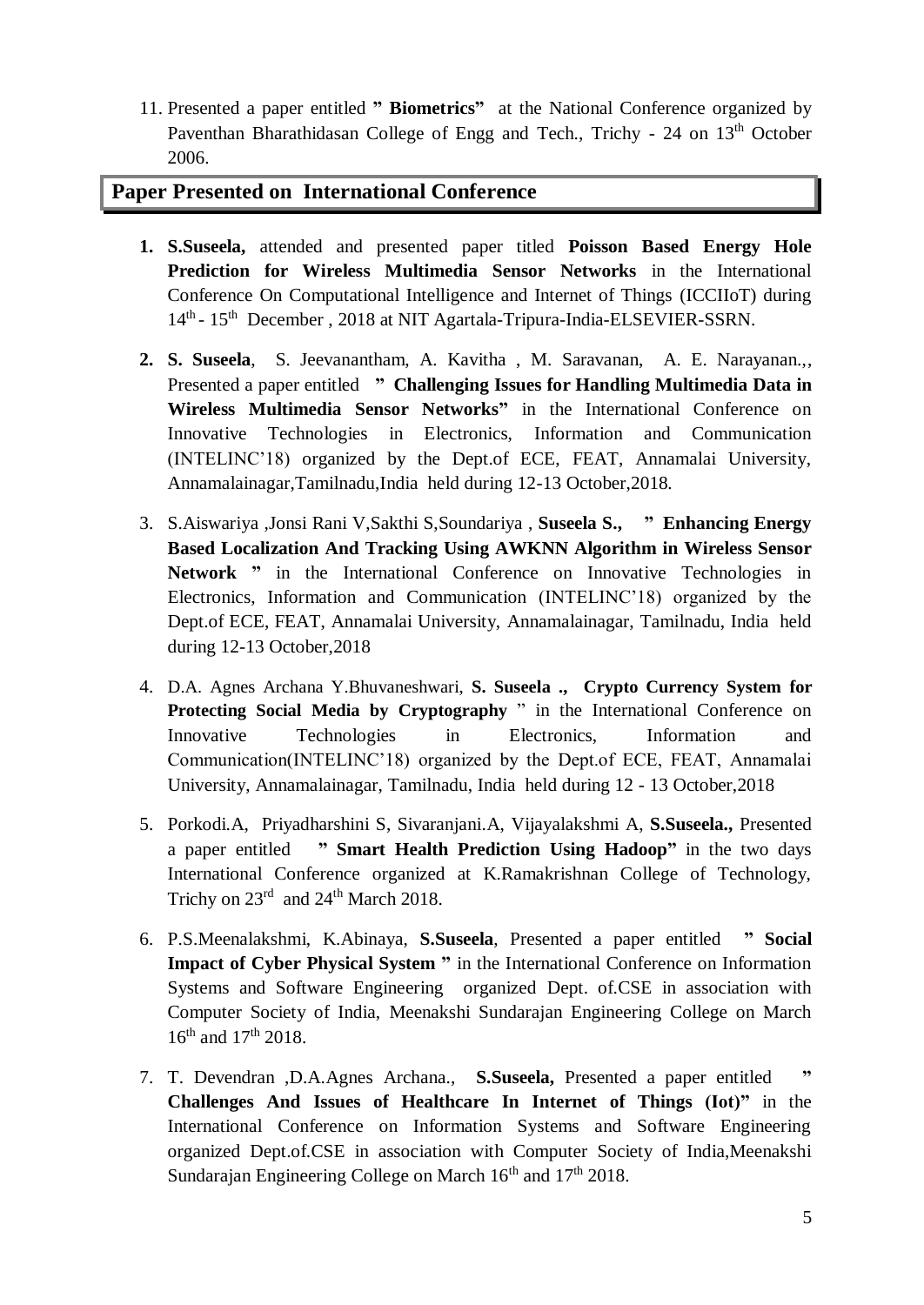- 8. Presented a paper entitled **" Survey on Wireless Technologies in Industrial Applications"** in the two days International Conference organized at K.Ramakrishnan Colleg of Technology, Trichy on 28<sup>th</sup> and 29<sup>th</sup> March 2017.
- 9. Presented a paper entitled **"Social Welfare of Wireless Mobile Technology"** in the two days International Conference organized at K.Ramakrishnan Colleg of Technology, Tricy on 28<sup>th</sup> and 29<sup>th</sup> March 2017.
- 10. **S.Suseela**, Dr.R.Eswari, Dr.S.Nickolas presented a paper titled **"Impact of Wireless Technologies in Routing Protocols on Wireless Sensor Networks"** in the International Conference on Advanced Computing and Communication Systems-ICACCS 2017 on 6th -7th January 2017 at Sri Eshwar College of Engineering, Coimbatore, Tamilnadu, India.
- 11. Mr.S.Jeevanantham, **Ms.S.Suseela,** Dr.SPK.Babu, Presented a paper entitled **"Security Enhancement in MANET 4g Networks Using A Mean Field Game Theory"** in the International Conference on Trend in Engineering and Technology , Science and humanity Management –  $19<sup>th</sup>$  and  $20<sup>th</sup>$  Feb 2015 held at Tamizhan College of Engineering & Technology, Kanyakumari, TamilNadu, India.
- 12. Presented a paper entitled "**Detection of Attacks in MAC Layers Using Interior Gateway Routing Protocol**" in the International Conference on Advances in Engineering, Technology & Management-2014 held at NPR College of Engineering & Technology, Natham, TamilNadu, India.
- 13. Presented a paper entitled **"A New Data Gathering Algorithm for Large Scale Ireless Sensor Networks"** in the International Conference on Communication and Computer Vision 2013 held on  $20<sup>th</sup>$  and  $21<sup>st</sup>$  December 2013 at RVS Faculty of Engineering, Coimbatore, India.
- 14. Presented a paper entitled "**A Clean Slate Secure Routing Protocol: A Defense Against Routing Protocol Layer Attacks in Wireless Sensor Networks**" in the International Conference on Communication and Computer Vision 2013 held on 20<sup>th</sup> and 21st December 2013 at RVS Faculty of Engineering, Coimbatore, India.
- 15. Presented a paper Entitled "**Preventing The Women Harassment Using Secure Dress for Women (SDW)**" in the International Conference Combating Abuse on Women and Children-Challenges in the Changing Gender Role and Cultural Contexts during 4th 5th, April, 2013, Periyar Maniammai University, Vallam.
- **16.** Presented a paper entitled "**Web Information Extraction Knowledge and Discovering New Attributes"** in an International conference on computing and control engineering organized by the Departments of Computer Science and Engineering, Information Technology and Electronics & Instrumentation Engineering at Dr,M.G.R. Educational and research Institute University,Adayalampattu, Chennai-95,Tamilnadu,India on  $12<sup>th</sup>$  and  $13<sup>th</sup>$  april 2012.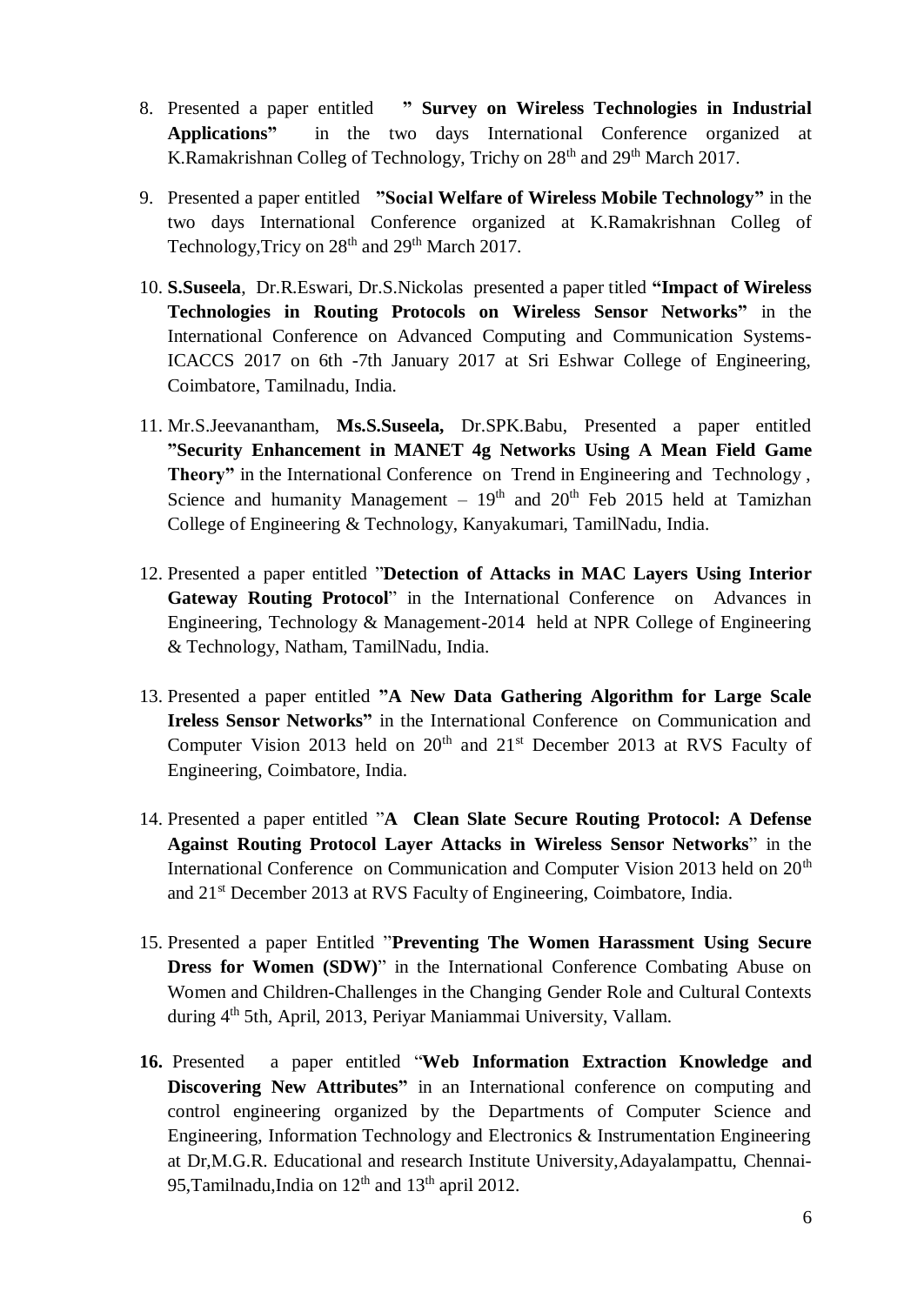- 1. S.Suseela,R.Eswari,S.Nickolas and M.Saravanan," QoS optimization through PBMR algorithm in Multipath Wireless Multimedia Sensor Networks" Journal of Peer-to-Peer Networking and Applications, May 6th 2020 . **SCI-Springer)**
- 2. Mr. S. Michael Mathan, Mr. M. Mohamed Anies, Mr. M. Nishar Ahamed, **S. Suseela,** K.Vinitha, Bigdata Versus Social Media" Journal of Interdisciplinary Cycle Research, ISSN NO: 0022-1945, Volume XII, Issue V, **May/2020**,ISSN NO: 0022-1945,Page No:1521**(UGC Care II)**
- 3. M.Thenmozhi1, M. Saravanan\*, K.Pradeep Mohan Kumar ,**S.Suseela,** S.Deepan, "Improving the Prediction Rate of Unusual Behaviors of Animal in a Poultry using Deep Learning Technique- ",Soft Computing-Springer.**(SCI),** [14 March 2020](https://link.springer.com/article/10.1007/s00500-020-04801-2#article-info)
- 4. N.Abirami, S.Aishwarya, Z.Mahaboob Asfia, **S.Suseela**," **Space Complexity of C Compiler and Lex Tool"**, International Journal of Recent Technology and Engineering (IJRTE) ISSN: 2277-3878, Volume-8 Issue-6, **March 2020.(Scopus)**
- 5. N.Abirami, S.Aishwarya, Z.Mahaboob Asfia, **S.Suseela**," **Space Complexity of C Compiler and Lex Tool"**, International Journal of Recent Technology and Engineering (IJRTE) ISSN: 2277-3878, Volume-8 Issue-6, **March 2020**.
- 6. P. Geetha, A.Gnanam, **S. Suseela**,**" Unitary Partition Algorithm in Shortest Path Problems"**, International Journal of Recent Technology and Engineering (IJRTE)ISSN: 2277-3878, Volume-8 Issue-3, September 2019**.(Scopus)**
- **7.** S HARIHARAN, S SUSEELA, *Smart Water Quality Monitoring System Using IoT, IJRAR March 2019, Volume 6, Issue 1, 2019 (E-ISSN 2348-1269, P- ISSN 2349-5138), impact factor .UGC Journal.*
- 8. **S.Suseela,** R.Eswari, S.Nickolas , M.Saravanan, "Poisson Based Energy Hole Prediction for Wireless Multimedia Sensor Network" Proceedings of International Conference on Computational Intelligence & IoT (ICCIIoT) 2018, International Journal of Computational Intelligence & IoT, Vol. 2, No. 3, 2019 .**ELSEVIER-SSRN** (ISSN: 1556-5068**),(scopus)**
- 9. **S.Suseela**,S.Jeevanantham,A.Kavitha,M.Saravanan,A.E.Narayanan ,"Challenging issues for Handling Multimedia Data in Wireless Multimedia Sensor Networks" Journal of Computational and Theoretical Nanoscience ,Vol 16,1-6, 2019, [https://doi:10.1166/jctn.2019.8022 \(Scopus\)](https://doi:10.1166/jctn.2019.8022%20%20%20(Scopus))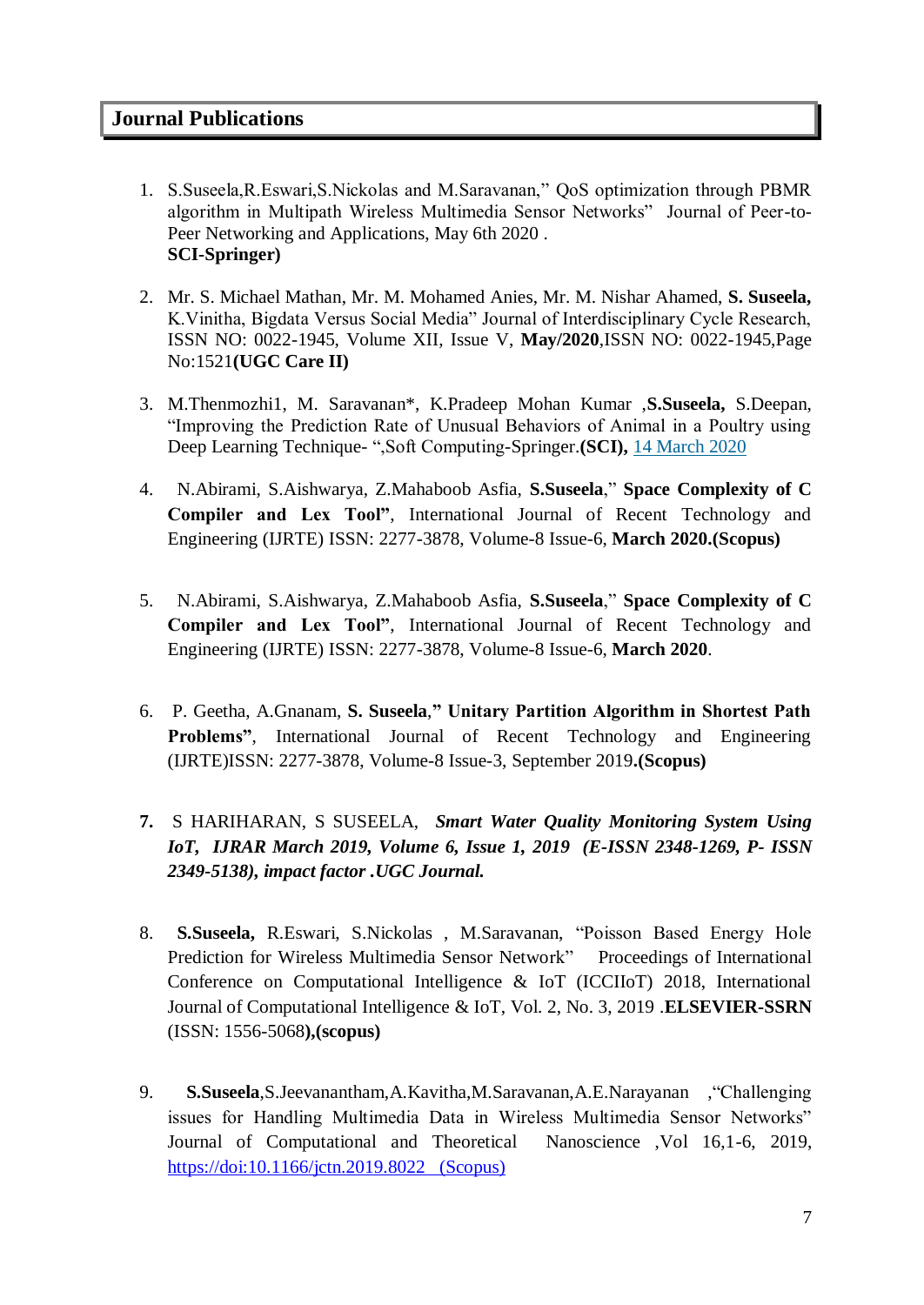- **10.** S.Aiswariya, V.Jonsi Rani, S.Sakthi, S.Soundariya, **S.Suseela," Enhancing Energy based Localization and Tracking using AWKNN Algorithm in Wireless Sensor Network" International Journal of Research in Advent Technology, Special Issue E-ISSN:2321-9637,Octobar 2018.Google Scholar. UGC Journal.**
- **11.** Aiswariya, V. Jonsi Rani, **S. Suseela**," Challenges, Technologies and Components of ireless Sensor Networks" **International Journal of Engineering Research & Technology (IJERT), ISSN: 2278-0181, NCICCT - 2018 Conference Proceedings, Special Issue – 2018, Google Scholar,Vol 6, Issue 3 –UGC Journal**
- **12.** T. Gobika, T. Nandhini, **S. Suseela**," Survey on Wireless Technologies in Industry Applications" International Journal of Engineering Research & Technology (IJERT), ISSN: 2278-0181, ICONNECT - 2017 Conference Proceedings, Special Issue – 2017, **Google Scholar.** Volume 5, Issue 13.

13.P.S.Meenalakshmi, K.Abinaya, **S.Suseela**,**" Social Impact of Cyber Physical System "** *,International Journal of Latest Trends in Engineering Technology ,Special Issue April-2018,pp. 113-117,e-ISSN:2278-621X.Global Impact Factor-0.685/1. Google Scholar*

*14.*T. Devendran ,D.A.Agnes Archana., **S.Suseela, "**Challenges and Issues of Health care in Internet of Things(IOT)" *International Journal of Latest Trends in Engineering Technology ,Special Issue April-2018,pp. 113-117,e-ISSN:2278-621X.Global Impact Factor-0.685/1. Google Scholar.*

15. **S.Suseela,** S. Jeevanantham "**A Survey on Routing Protocols influencing Mobile Sink in enhancing life time of WSN for Data gathering"**, IOSR Journal of Computer Engineering (IOSR-JCE) e-ISSN: 2278-0661,p-ISSN: 2278-8727, Volume 18, Issue 5, Ver. I (Sept - Oct. 2016), PP 72-79.

16. Ms.R .Mahalakshmi, Ms.S.Suseela, **"Big-SoSA : Social sentiment analysis and data visualization on Big Data"** In International Journal Of Advanced Research In Comport And Communication Engineering, Vol 4 ,Issue 4 Apirl 2015 :No:1 :ISSN:2278-1021 with Global Impact Factor 4.582 .

17. Ms.S.Suseela **"Effect and Defense of Resourse Depletion Attacks in Wireless Adhoc Sensor Networks"** in International Journal of Technology & Systems, Vol 3:No:1 :ISSN:2227-9825(Jan-June 2014) with Global Impact Factor 0.412 .

18. **"T-VEB:Tamil Voice Enabled Web Browser"** in PMU Journal of Computing Science and Engineering Volume No.1 ISSN:0976-4240 Jan-Jun 2010.

# **Book Published**

1. 1. **Title of the Book : Compiler Design. ISBN No.** 978-81-945211-7-4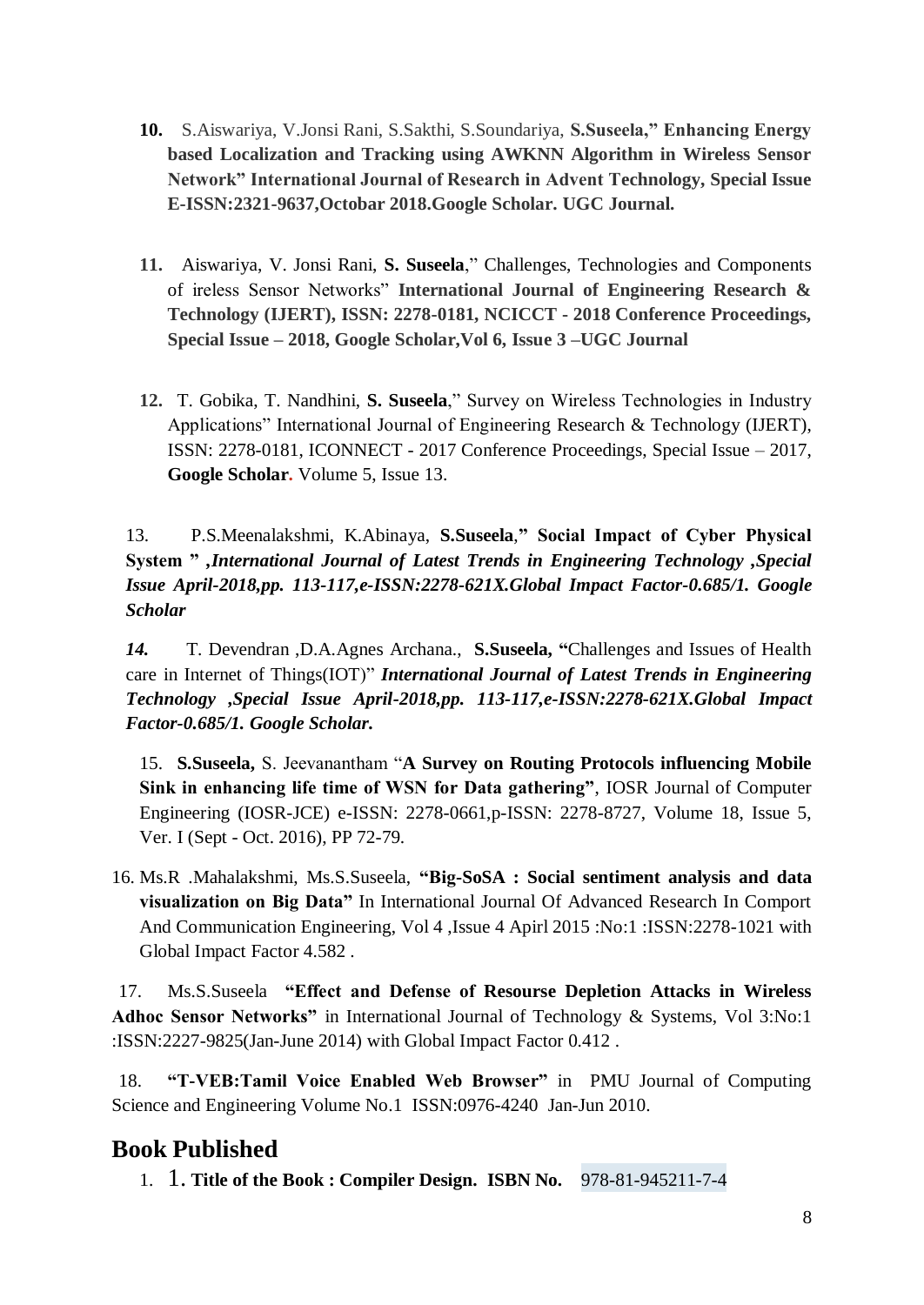#### **Article:**

- **1. Technical Trends on " An Indispensable Emerging Technology to Every One-Cloud Computing, October 2019**
- **2. Cover Story on"** *Cyber Physical System (CPS) and its Implication"* **in CSI Communications, ISSN 0970-647X.Volume No.41,Issue No. 9,December 2017.**
- 3. Article on "ICT *IN AGRICULTURE -INDISPENSIBLE*" in CSI Communications, ISSN 0970-647X, Volume No.37, Issue No. 8, November 2013.
- 4. Article on "*Bigdata*" published in CSI Communications, ISSN 0970-647X, Volume No.37, Issue No. 1, April 2013.

# **Project Guided:**

1. Guided the project to "AISWARIYA S, NIVETHA D of III CSE in PMIST " titled "Data Extraction Using FLEX" which is demonstrated in the Kings Project Expo'2018 organized by Kings College of Engineering on 29<sup>th</sup> March, 2018.

2. Guided the project to "SURESH ARUNACHALAM T, SHAHANA R, RENUGA DEVI B , VINOTHAN M of III CSE in PMIST " titled "Code Optimization Using Java" which is demonstrated in the Kings Project Expo'2018 organized by Kings College of Engineering on 29<sup>th</sup> March, 2018.

# **REVIEWER OF THE JOURNALS**

1. Reviewed the articles on "Enhanced Secure Communications over internet domain routing in heterogeneous wireless networks based on analysis of BGP anomalies in Journal of Soft Computing.

# **Workshop:**

- 1. Participated in the three Day National Workshop on *"Logical Building using C"* organized by the Department of Computer Science and Engineering Periyar Maniammai Institute of Science and Technogy , Vallam. from 29.7.19 to 31.7.2019.
- 2. Participated in the one Day **Python Workshop** at Sastra University,Thanjavur was organized by the Teaching Learning Centre(ICT) at IIT Bombay,on 22.06.209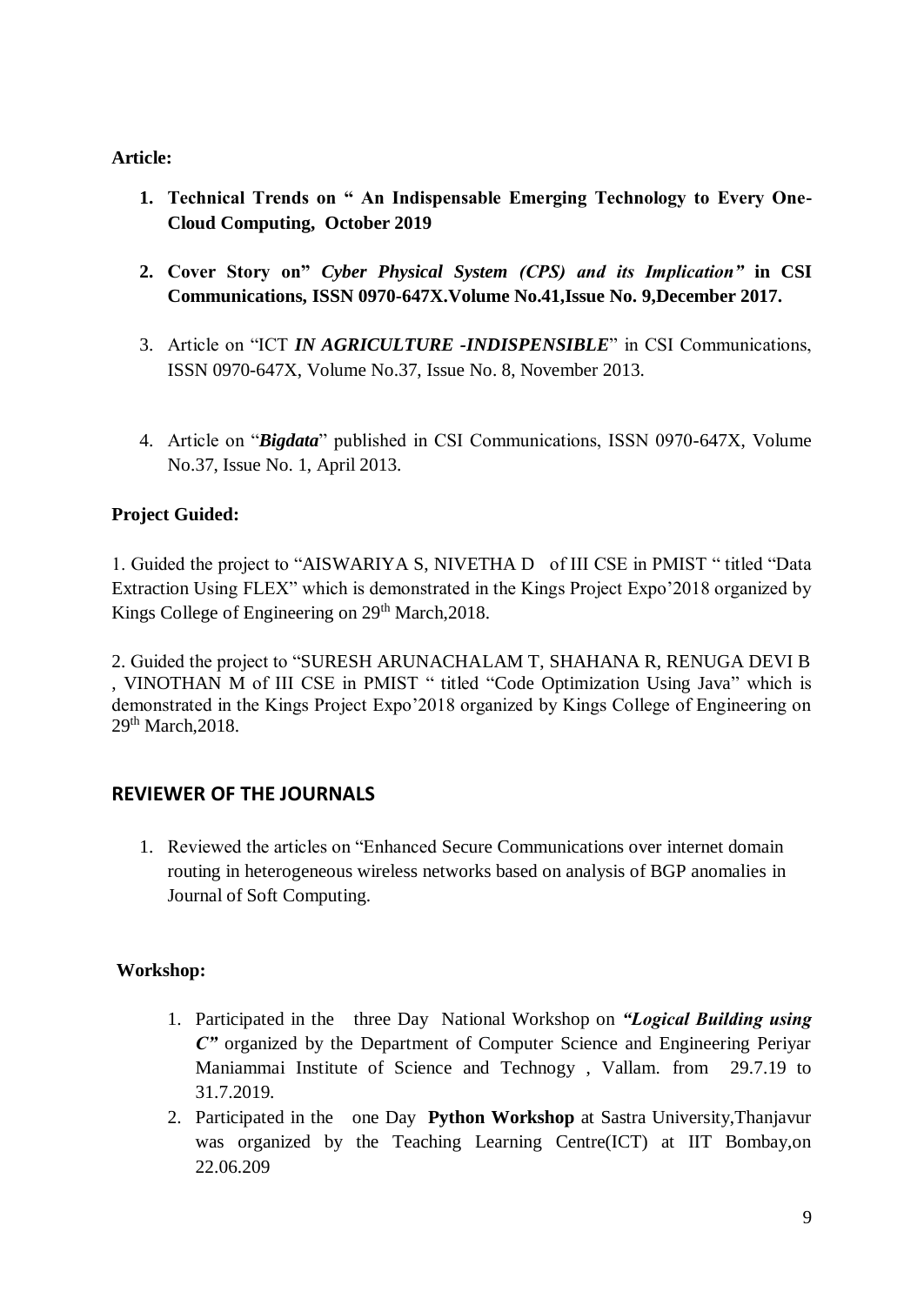- **3. Participated in the one Day International Workshop on** *"Wireless Sensor Networks for Home and Industrial IoT (S) "* **organized by the Department of Communication Engineering, FEAT, Annamalai University, India on 11 October,2018.**
- 4. Participated in the Two Day National Workshop on *" IoT using Raspberry Pi*" conducted by the Department of Computer Science, Central University of TamilNadu,Thiruvarur on 5<sup>th</sup> and 6<sup>th</sup> April,2018.
- 5. Participated in the ISTE Sponsored two days Workshop on "**Optimization Techniques & Simulink Modeling**" using MATLAB at IEFT College of Engineering, Villupuram on  $16<sup>th</sup>$  and  $17<sup>th</sup>$  June 2017
- 6. Attended the one day Training-cum –Workshop on "**Wireless Sensor Networks using Contiki Cooja Software "** conducted on 07.14.2017 at the College of Fisheries Engineering,TamilNadu Fisheries University, Nagapattinam.
- 7. Attended the National Level Workshop on "**Simulation and Emulation of Self Organized Networks"** conducted in association with IIPC from 01 to 03 September 2016 at Kongu Engineering College,Perundurai, Erode.TamilNadu.
- 8. Participated in the Workshop on **Big Data Analytics** organized by Department of Computer Applications and Department of Computer Science & Engineering, National Institute of Technology, Trichirappalli on  $12<sup>th</sup>$  &13<sup>th</sup> Dec, 2014.
- 9. Participated in the National Workshop on **Emerging Technologies in Teaching and Learning f**rom Nov 20-22 organized by Department of Computer Science and Applications, Periyar Maniammai University in collaboration with Linguistic Data Consortium for Indian Languages(LDC-IL),Central Institute of Indian Languages.
- 10. Participated in a *Two-week ISTE WORKSHOP* on "Database Management Systems" conducted by Indian Institute of Technology Bombay from 21st to 31st May, 2013.
- 11. Participated a Three Day *" National Workshop on Functional English for Engineering Teachers"* held from August 23rd to 25th-18,2012 at Periyar Maniammai University, Vallam, Thanjavur,Tamilnadu,India
- 12. Participated in a Two-week ISTE WORKSHOP on *"Introduction to Research Methodologies'* "Conducted by Indian Institute of Technology Bombay from 25th June, to 04<sup>th</sup> July.2012. This workshop was held under the National Mission on Education through ICT(MHRD).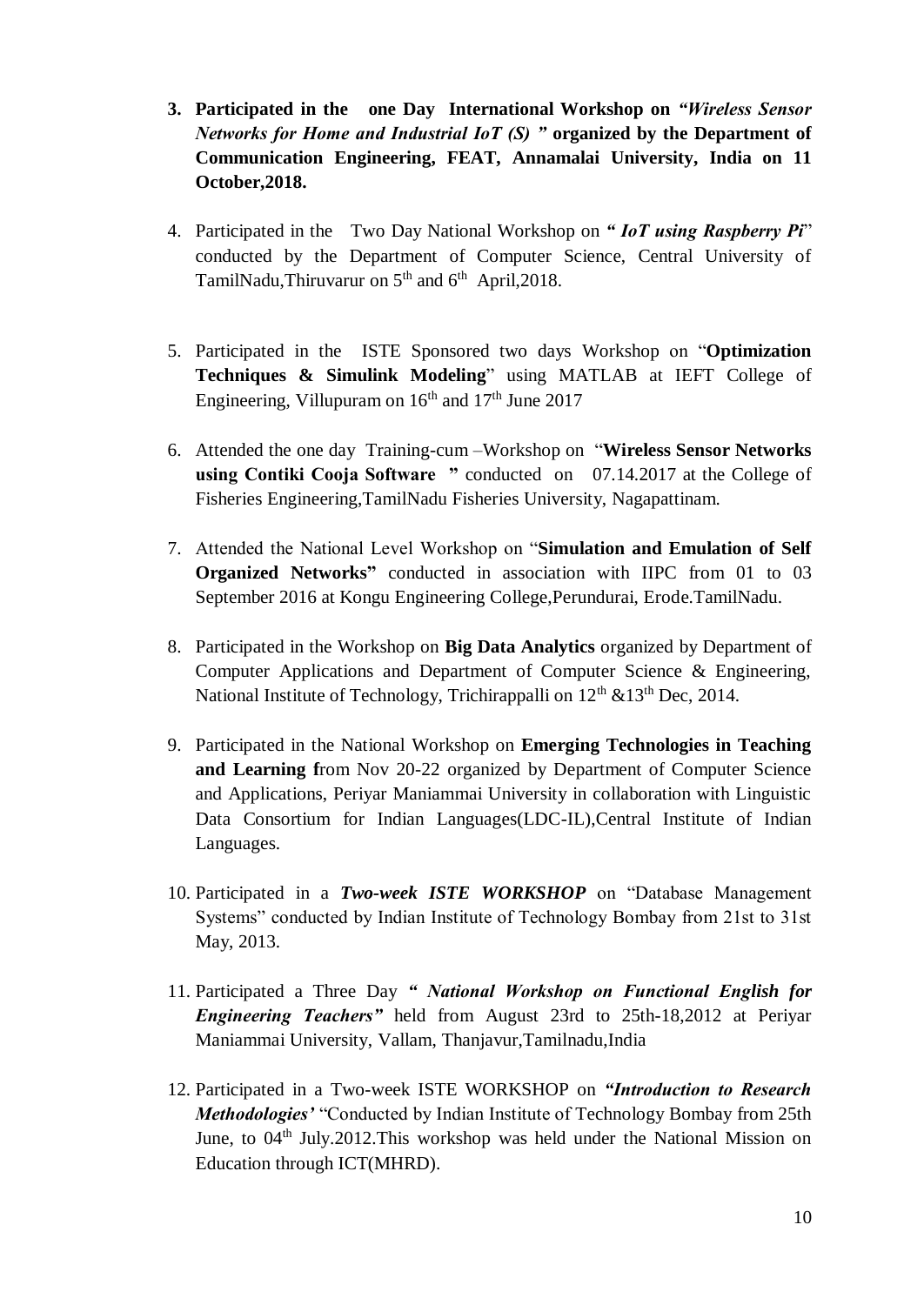- 13. Participated in a Two-week (5 weekends) ISTE WORKSHOP on *"Software Development Techniques for Teachers of Engineering and Science Institute* "Conducted by Indian Institute of Technology Bombay from 5th November to December, 2011.This workshop was held under the National Mission on Education through ICT(MHRD).
- 14. Attended the two day workshop on *" C# AND .NET FRAMEWORK"* organized by Department of Information Technolgy Periyar Maniammai University ,Vallam,Thanjavur,Tamilnadu held on 8th and 9th April 2011.
- 15. Participated the two day workshop on **" ICT in Education and Information Management"** organized by the Department of Electronics and Communication Engineering, at Periyar Maniammai University held on  $4<sup>th</sup>$  and  $5<sup>th</sup>$  May 2010.

#### **Faculty Development Program:**

- **1.** Participated in the technical training program on cyber security conducted by IETEmumbai in association with pantech e learning from **7.9.20 to 11.09.20**
- **2.** Participated in five days Faculty development program on **"Design Thinking"** organized by department of Computer Science and Engineering , Kings College of from **20th to 24th July 2020.**
- **3.** Participated in five days Faculty development program on 'Theory of computation'' organized by department of Computer Science and Engineering Association with Computer Society of India Vellammal Engineering College ,Chennai, conducted from **18/5/2020 to 22/5/2020.**
- **4.** One Week Online Faculty Development Program on Recent Trends in Electronics and Communication Engineering organized by Chennai Institute of Technology from **8 th to 12th June,2020**,Kundarathur Chennai.
- **5.** Participated in the Faculty Development Program on "**Art of Writing Research Article in Hi-Indexed Journals**" organised by the Department of Business Administration of Nehru Arts and Science College, Coimbatore held during April 29 - 30, 2020.

1. Participated in "Faculty Development Program on" Machine Learning" from 8.7. 2019 to 12.07.2019 Organized by the Department of Information Technology, Faculty of Engineering and Technology, SRM Institute of Science and Technology.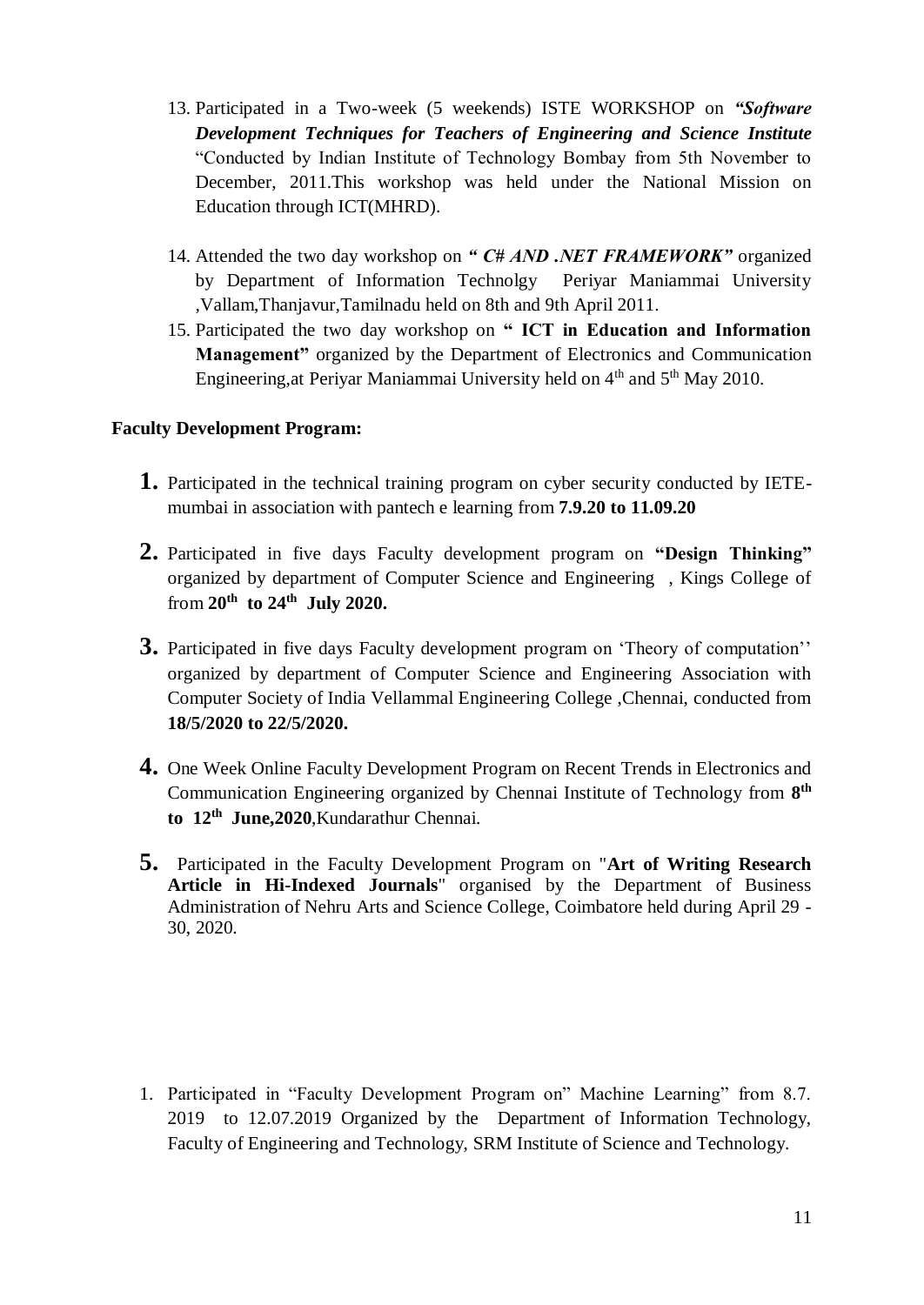- 2. Participated in "Faculty Development Programme" from 8.3. 2018 to 12.04.2018 AICTE approved Faculty Development Programme on Foundation Program in ICT for Education, Conducted by Indian Institute of Technology Bombay.
- 3. Participated in "Faculty Development Programme" on "Teaching and Learning" from 2.01.2017 to 07.01.2017 at Peiryar Maniammai University, Thanjavur.
- 4. Participated in "Faculty Development Programme" on "Android Apps Development" from 17.05.2016 to 22.06.2016 jointly organized by the Department of Computer Science and Engineering and CSI Chapter-Thanjavur at Peiryar Maniammai University, Thanjavur.
- 5. Participated in Two-days FDP on "Network Simulator" organized by Computer Science and Engineering, PMU from 4th to 5th October, 2013.
- 6. Participated in Two-days FDP on "ADO.NET PROGRAMMING" conducted by ICT Academy of Tamilnadu from 1st to 2nd August 2013 held at Periyar Maniammai University.
- 7. Attended a Faculty Development Programme on "Applications of ICT in education " in the National Level Technical Fest organized by the Department of Computer Science and engineering, Periyar Maniammai University,Vallam,Thanjavur held on 21st-23rd march 2012.
- 8. Attended the Faculty Development Programme on "WAMP" organized by Department of Software Engineering & Computer Society of India at Periyar Maniammai University during the 23rd and 24th July 2010.
- 9. Attended the Faculty development Training program on Soft Skill Development on dec 2004 at Periyar Maniammai College of Technology For Women, Vallam.

#### **Short Term Training Programme:**

- 1. The AICTE-ISTE sponsored short-term training program on" **CRYPTOGRAPGHY and NETWORK SECURITY** from 5.07.2004 to 16.07.2004 at Periyar Maniammai College of Technology For Women Vallam.
- 2. The AICTE-ISTE sponsored short-term training program on **"Impact of Educational Technology on Teaching –Learning Process"** during 21.05.2003 to 3.062003 at Mahalingam Engineering College, Pollachchi.
- 3. The AICTE-ISTE sponsored short-term training program on **"DATA MINING & DATA WAREHOUSING"** from 21.07.2003 to 16.08.2003at Periyar Maniammai College of Technology For Women, Vallam.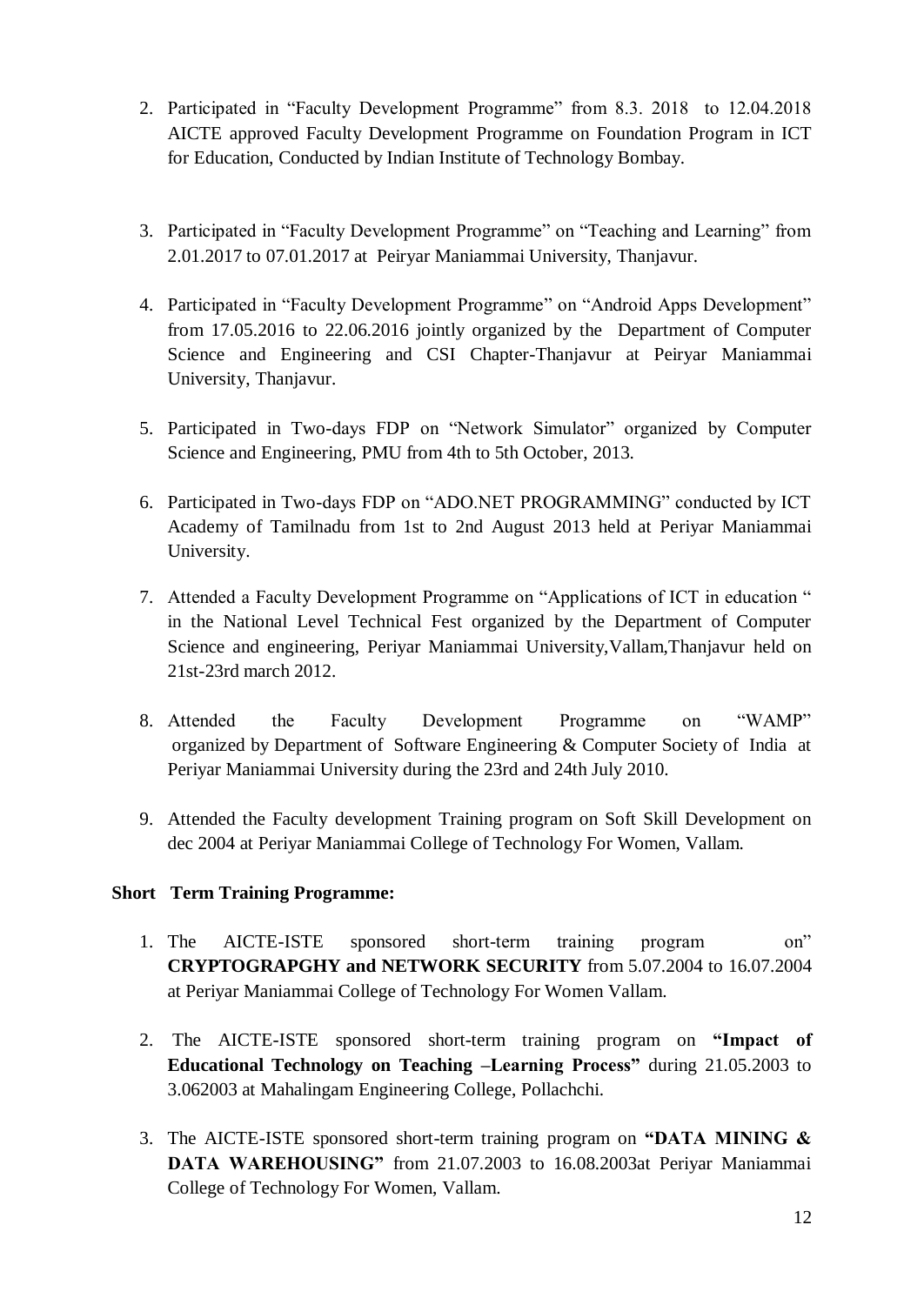4. The AICTE sponsored "Induction training program for Engineering college teachers" on **"Instruction Design And Delivery**–Learning Process from 22nd jan 2007to 03rd feb2007 at National Institute of Technical Training Institute And Research- Taramani-Chennai.

#### **ONLINE CERTIFICATE COURSE COMPLETED**

- 1. Sucessfuly completed Build Application for Google Assistant online course on **Oct.15, 2020** in **Udemy.**
- 2. successfully completed Programming for Everybody (Getting Started with Python) an online non-credit course authorized by **University of Michigan** and offered through **Coursera** O c t 1 3, 2 02 0
- 3. Sucessfuly completed English Grammar Launch:Upgrade your speaking and listening online course on **Sept.21,2020** in **Udemy.**
- 4. Sucessfully completed Machine Learning A-Z TM :Hands-On Python & R in Data Science online course on July 6,2020 **in Udemy**

#### **Webinar**

**A**ttended the India First Leadership Talk **webinar** with Prof D. P. Singh, Chairman UGC Broadcasted on **9th May, 2020** by MHRD's Innovation Cell

#### **Quiz**

- **1.** Successfully completed E-Quiz on "**INTERNATIONAL YOGA DAY CELEBRATION 2020**" conducted by the NATIONAL SERVICE SCHEME (NSS)- Unit II, Thiru. Vi. Ka. Governent Arts College, Thiruvarur on 25.06.2020 with Passing **Score 80%.**
- 2. Participated International Day of Yoga on **21st June 2020** jointly organized by International Naturopathy Organization(INO),Surya Foundation, Supported by **Ministry of AYUSH, Govt, of India** at Thanjavur,TamilNadu
- 3. Participated in Online Quiz "**Test Your English Language Skill** " conducted by the Department of English and Foreign Languages,Periyar Maniammai Institute of Science and Technology(Deemed to be University),Vallam,Thanjavur on 12.06.2020.

**Invited Talk** <https://youtu.be/sa5SKPlKCTA>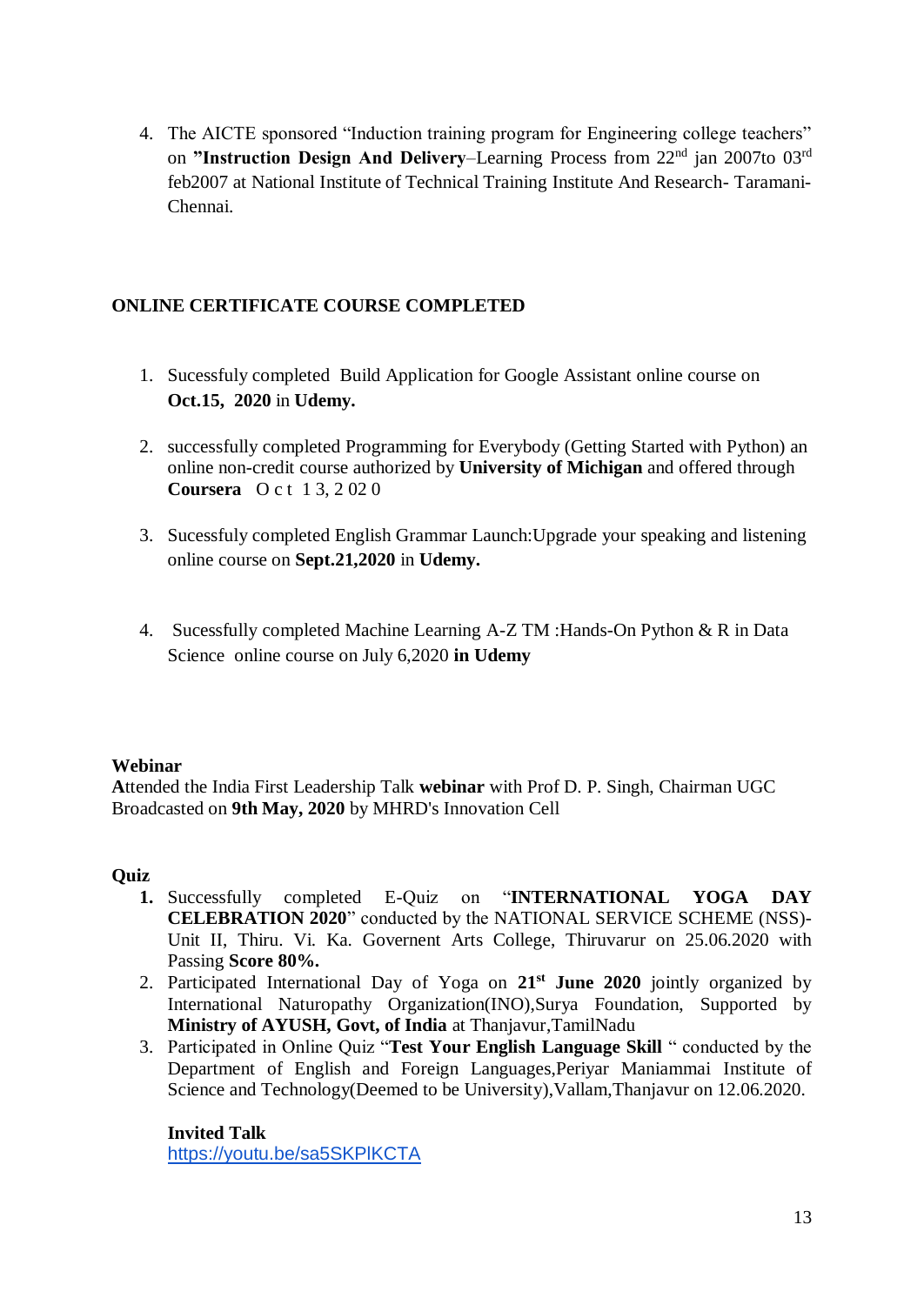Debate for "**The Reason for Happiness – Relation**" on 3. 06.2020 5.00 to 6.00 P.M via ZOOM Coordinated by Dr.M.Rajaram,Psychiatrist, Athma Hospital ,Trichy,

#### **Other Social Activities**

திரு.வி.க.அரசு கலைக்கல்லூரி தமிழ்த்துறை சார்பாக 20.05.2020 அன்று இணைய வழியாக நடத்திய தொல்காப்பியத்திறனறிதல்' தேர்வில் **Skryskrub Skrugo and The Suseela Sellamuthu, Periyar Maniammai Institute of Science** and Technology, Vallam அவர்கள் கலந்து கொண்டு சிறப்பு நிலையில் தேர்ச்சி பெற்றார் என்று பாராட்டி சான்றளிக்கப்படுகிறது.

#### **Seminar Attended:**

- 1. Attended the National Seminar on "Research Writing" on 4<sup>th</sup> June 2016 Organized by Academic Library Association (ALA) in association with Arjun Singh Library, Periyar Maniammai University, Thanjavur.
- 2. Participated in the CSIR Sponsored National Seminar on *"Artificial Intelligence and Expert Systems "*for the development of agriculture held during august 16-18, 2012 at Periyar Maniammai University , Vallam, Thanjavur, Tamilnadu,India.
- 3. Participated the two days seminar on **"Graph theory and and its applications"** organized by the Department of Mathematics, at Periyar Maniammai University held on  $26<sup>th</sup>$  and  $27<sup>th</sup>$  March 2010.
- 4. Participated the one day seminar on **"Fuzzy Decision Making**" organized by the Department of Mathematics,at Periyar Maniammai University held on 23rd April 2010.
- 5. Participated the two day National Seminar on **" Stochastic Models in Computer Science"** organized by the Department of Software Engineering, at Periyar Maniammai University held on 4<sup>th</sup> and 5<sup>th</sup> September 2010.

| S. No                 | Topic                  | Venue          | Date       | Type    |
|-----------------------|------------------------|----------------|------------|---------|
|                       |                        | A.R.J, College | 10.12.2015 | Seminar |
| $\mathbf{1}$          | <b>Compiler Design</b> | of Engineering |            |         |
|                       |                        | and            |            |         |
|                       |                        | Technology     |            |         |
|                       |                        | A.R.J, College | 12.10.2016 | Seminar |
|                       |                        | of Engineering |            |         |
| $\overline{2}$        | Theory of Computation  | and            |            |         |
|                       |                        | Technology     |            |         |
| 3                     |                        | Kings College  | 12.18.2016 | Seminar |
| Theory of Computation |                        | of Engineering |            |         |

#### **Guest Lecture delivered to other college:**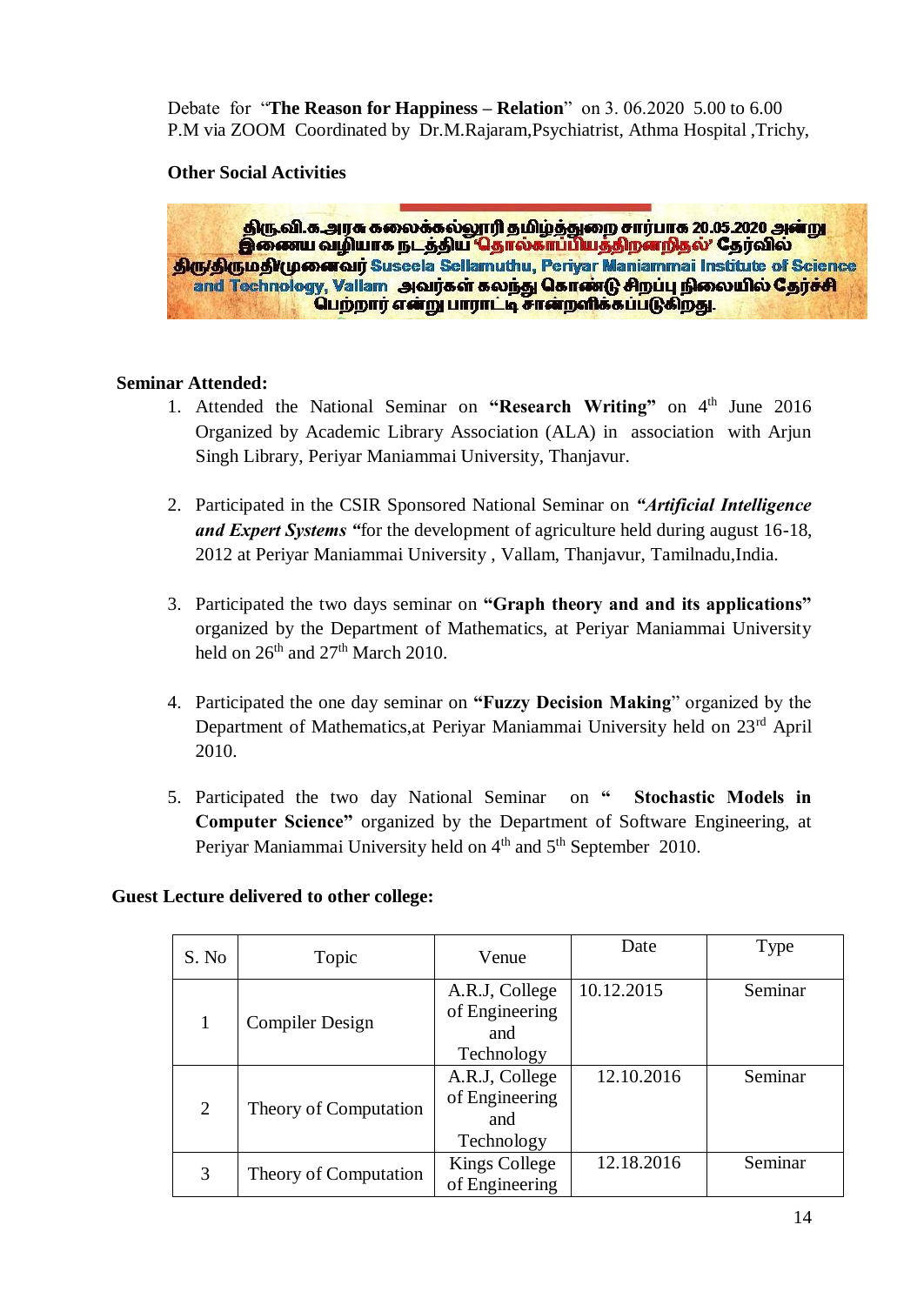| Theory of Computation | Kings College  | 14.12.2017 | Resource             |
|-----------------------|----------------|------------|----------------------|
|                       | of Engineering |            | Person-FDP           |
| Compiler Design       | Kings College  | 27.02.2018 | <b>Guest Lecture</b> |
|                       | of Engineering |            |                      |

#### **Certificate Course:**

- 1. Python 3 Tutorial course.
- 2. C++ Tutorial.
- 3. SQL Fundamental.
- 4. CSS Fundamentals course.
- 5. Java Script
- 6. HTML
- 7. JAVA
- 8. PHP
- 9. Swift

#### **Seminar Organized:**

1. Convened the one day Seminar cum Training title as "NATURAL HEALTH CARE" jointly organized by Dept. of CSE & VMCQLR, Periyar Maniammai University, Vallam ,Thanjavur held on 15<sup>th</sup> July 2016.

#### **Staff Traaining Programme Organized (STP):**

1. Coordinated the Staff Training Programme titled as "*Updation in Digital Literacy"* jointly organized by Dept. of CSE & Microsoft, Periyar Maniammai University, Vallam , Thanjavur held on 23.9.2017.

#### **Projects:**

| <b>SI.N</b><br>0 | <b>Title</b>          | Agency            | <b>Designation</b> |
|------------------|-----------------------|-------------------|--------------------|
|                  | <b>BRAIN V2.13 E-</b> | Periyar Maniammai | <b>Team Member</b> |
|                  | Governance Packages   | University        |                    |

# **PATENT**

Class and Description of the Work: Computer Software Title of the Work : BRAIN v2.13Software Registration Number: SW-10238/2018 Role Played : Author Supported Institution: Periyar Maniammai University, Thanjavur.